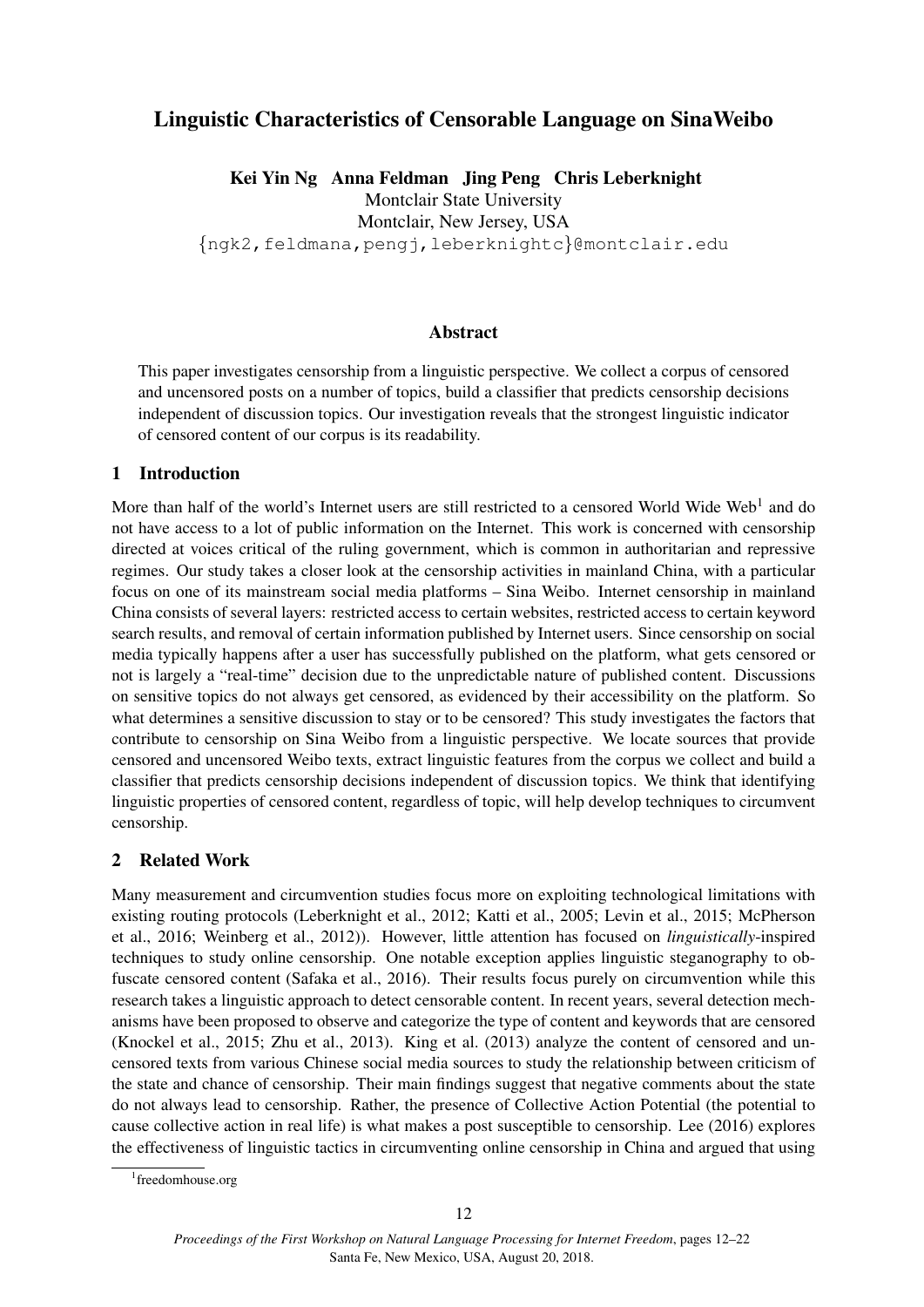parodic satire could most likely survive censorship due to the nature of parodic satire – indirect and relies heavily on users' and censors' ability to interpret based on context. Hiruncharoenvate et al. (2015) discover linguistically-informed ways to delay the detection and removal of content on Chinese social media. Their findings show that the use of homophones of censored keywords on Sina Weibo could help extend the time a Weibo post could remain available online. However, the methods of King et al. (2013), Lee (2016) and Hiruncharoenvate et al. (2015) all rely on a significant amount of human effort to interpret and annotate texts to evaluate the likeliness of censorship, which might not be practical to carry out for common Internet users in real life. Bamman et al. (2012) uncover a set of politically sensitive keywords and find that the presence of some of them in a Weibo blogpost contribute to higher chance of the post being censored. Our approach is not quite the same as Bamman et al. We target a set of topics that have been suggested to be sensitive and cover areas not limited to politics. We then study the linguistic components of both the censored and uncensored posts on those topics. In this way, we are looking beyond the mere existence of sensitive keywords in contributing to censorship. We are trying to investigate how the textual content as a whole might be relevant to censorship decision when both the censored and uncensored blogposts include the same sensitive keyword(s).

## 3 Hypotheses

Our experiments are based on a number of ideas from the field of psychology.

1. Uncensored content is easier for readers to process than censored content Research in psychology (e.g., Lewandowsky et al.(2012)) claims that rejecting information requires cognitive effort whereas accepting information as truth is easier because detecting false information requires additional motivational and cognitive resources. Another point of view in psychology (e.g. Schwartz et al. (2008)) suggests that people tend to make judgments based on their subjective feelings of how easy it is to recall or process information. According to this group of psychologists, people do not have pre-existing, stable attitudes on many issues. Instead, their opinions are constructed on the spot and contexts (mood, emotion, ease of processing, etc.) determines the influence of the material they read and see. Since censorship manipulates information availability, we consider it an agent that creates misinformed online experiences. By eliminating certain content, the censors are trying to present events and opinions in a biased way. Based on the claims made by the research mentioned above, we hypothesize that uncensored content is easier for readers to process (or maybe even to believe) than censored content. The features described in the following sections try to address this assumption by showing that texts that have high readability scores (i.e., easy to process) tend to be left uncensored. We explore the psychological meaning of words and develop new readability metrics to test this hypothesis.

2. Censored and uncensored texts should have their own unique linguistic characteristics. Sali et al. (2016) claim that we all have tendency to choose information that we are more frequently exposed to. We hypothesize that censored and uncensored blogposts, regardless of topics, will have their own unique recurrent themes and characteristics.

## 4 Data collection

We collect a corpus of censored and uncensored texts in order to analyze and compare the linguistic signals embedded in each category<sup>2</sup>.

## 4.1 The Corpus

Our corpus contains censored and uncensored microblogposts on scandalous issues happened or happening in mainland China. The selection of these issues is inspired by a set of lexicon, namely the Grass-mud Horse Lexicon, devised and widely used by Chinese Internet users as a political satire. Past studies have shown the relevance and significance of this lexicon in facilitating online political and social discussion among Chinese Internet users (Wang (2012), Tang and Yang (2011)). Therefore, the lexicon can be regarded as an indicator of scandalous issues in the mainland Chinese society. Most issues covered in our

<sup>2</sup> https://github.com/bondfeld/Datasets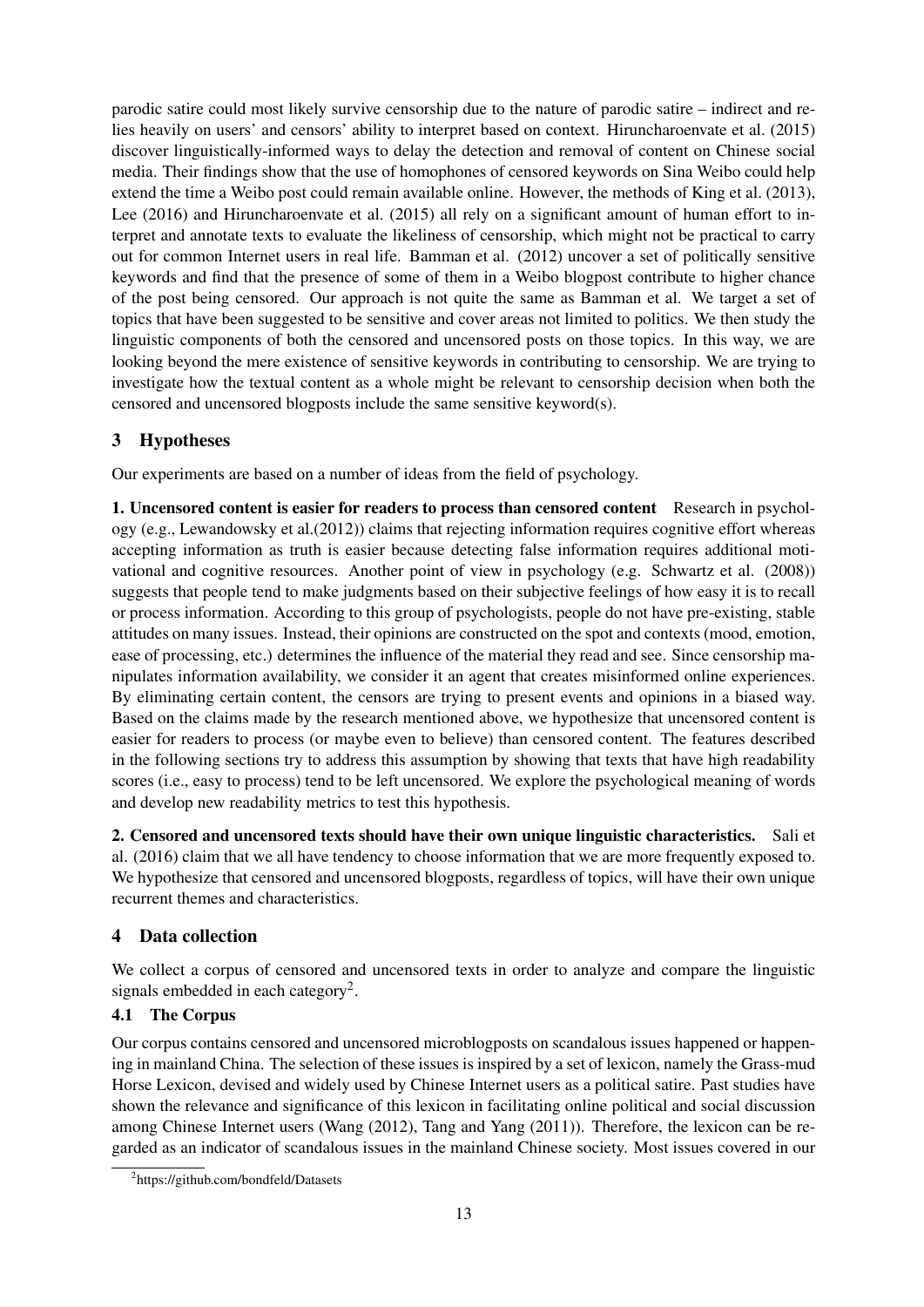| <b>Issue</b>           | Date                  | Search<br>Term(s)                                 | Censored<br>Quantity | Uncensored<br>Quantity |  |
|------------------------|-----------------------|---------------------------------------------------|----------------------|------------------------|--|
| air<br>pollution       | 3/2013<br>$-12/2017$  | smog<br>(雾霾)                                      | 223                  | 240                    |  |
| gutter oil             | 4/2012<br>$-9/2017$   | gutter oil<br>(地沟油)                               | 120                  | 138                    |  |
| milk<br>scandal        | 4/2012<br>$-7/2017$   | melamine<br>(三聚氰胺)<br>&<br>toxic formula<br>(毒奶粉) | 49                   | 85                     |  |
| Internet<br>censorship | 9/2013<br>$-11/2017$  | censor<br>(屏蔽)                                    | 195                  | 216                    |  |
| Internet<br>propaganda | 7/2014<br>$-12/2017$  | fifty-cent<br>(五毛)                                | 258                  | 290                    |  |
| Bo Xilai               | 1/2015<br>$-11/2017$  | Bo Xilai<br>(薄熙来)                                 | 125                  | 75                     |  |
| kindergarten<br>abuse  | 11/2017<br>$-12/2017$ | <b>RYB</b><br>(红黄蓝)                               | 53                   | 94                     |  |

Table 1: Published date range, search term(s) used, and quantity of each issue

data are described in the lexicon and the relevant blogposts are retrievable using relevant search terms. Table 1 shows the quantity and published date range of blogposts of each issue, and also the search keyword used to obtain the blogposts. The issues are divided into four categories as below.

#### 4.1.1 Pollution and Food Safety

This category consists of blogposts relevant to three scandalous incidents. The first is about the use of *Gutter Oil* in mainland China. It was reported in 2010 that a significant number of restaurants used gutter oil as cooking oil. Long-term consumption of gutter oil is believed to cause stomach and liver cancer. The second issue is the *Milk Scandal* in 2008 when milk and infant formula made in mainland China were found to be adulterated with melamine to make the products appeared to have high protein content. This caused over 50,000 infants to be hospitalized. The third issue is the ongoing severe *Air Pollution* problem in some cities in mainland China.

#### 4.1.2 Internet Censorship and Propaganda

This category consists of blogposts that discuss two issues - the Internet censorship and the Internet propaganda activities on Chinese social media platforms and websites. For the propaganda issue, we target blogposts that talk about the "fifty-cent party"(五毛党), a group of commentators that is believed to be hired by the Chinese authorities to manipulate public opinion in favor of the Chinese Communist Party.

#### 4.1.3 Bo Xilai

This category is about *Bo Xilai*(薄熙来), a former Communist Party chief in Chongqing. In 2013, he was found guilty of corruption and was expelled from the Communist Party, parliament and sentenced to life imprisonment.

#### 4.1.4 Kindergarten Abuse

This category is about a recent case of *Kindergarten Abuse* in Beijing. In November, 2017, toddlers at a nursery called RYB(红黄蓝) were reported to be molested, spiked with needles and drugged with mysterious white pills.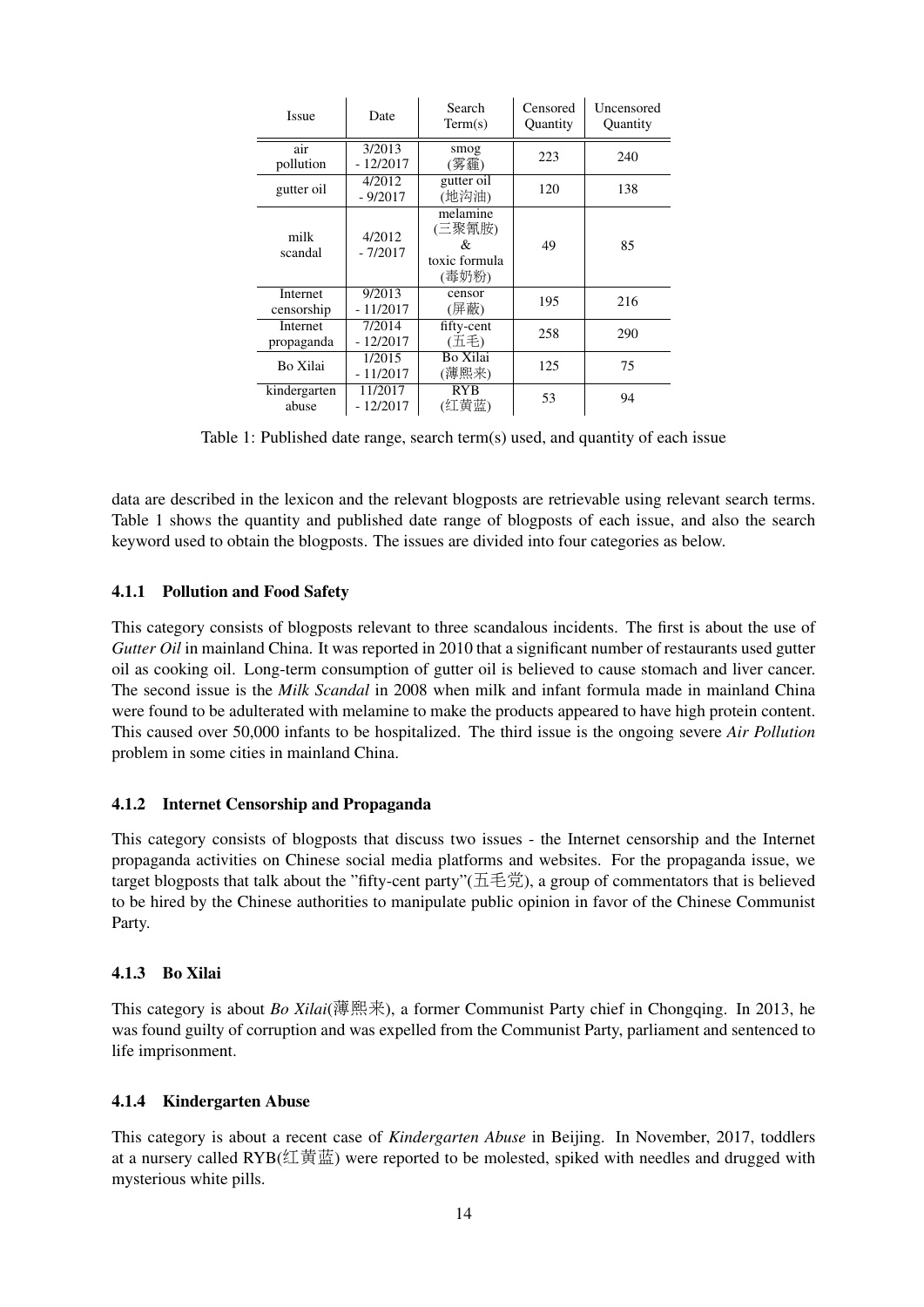#### 4.2 Sources

#### 4.2.1 Uncensored Data

All uncensored blogposts are collected from Sina Weibo<sup>3</sup>. Sina Weibo is regarded as one of the most popular social media platforms in mainland China. It functions similarly as Twitter where users can publish, reblog and repost opinions and news on any topic. Although users can publish freely on Weibo, the published content is subject to scrutiny and would possibly be censored or deleted if it is considered to have violated Weibo's policies. Therefore, content that can be found on Sina Weibo has already passed the censorship mechanisms and is regarded as uncensored.

### 4.2.2 Censored Data

All censored data are collected from Freeweibo<sup>4</sup> and WeiboScope<sup>5</sup>. Both sources tracked censored blogposts from Sina Weibo and make them available to the public. Below are some examples of censored and uncensored posts with their English translations:

Censored - Bo Xilai: <sup>薄</sup>熙来是今天的高岗,周永康是今天的康生,两位都是为党和国家立下汗马功劳的人,也都<sup>是</sup> 被政治斗争构陷的人。

Bo Xilai is today's Gao Gang. Zhou Yongkang is today's Kang Sheng. They both made great contributions to the Party and the country. They both got framed by political infighting.

Censored - Kindergarten: 每次看到这样的新闻, 我都宁愿这件事情的结局是有人造谣, 然后我因为传播谣言被逮进 <sup>去</sup>蹲几天也不希望是真的。到底能不能来个解释啊真是日狗了! Every time I read this kind of news, I'd rather believe they're just made-up stories. I'd rather get arrested and sent to jail for a couple of days for spreading untrue rumors than knowing the stories are real. Can anyone just give an explanation? This is really frustrating!

Uncensored Bo Xilai: 薄熙来始终不认罪, 戴械具, 老周认罪, 不戴, 好看点。 Bo Xilai still isn't pleading guilty. And he's cuffed. Old Zhao pleaded guilty, and he's not cuffed. That looked better.

Uncensored Kindergarten: 从携程亲子园到红黄蓝幼儿园, "虐童"案再次成为焦点, 只希望类似的事件从此不会发 生,希望澄清的一切都是事实的真相,希望所有的小朋友都在阳光下健康成长。

From Ctrip Day Care to RYB Kindergarten, "child abuse" has once again become the news highlight. I just hope nothing similar will happen again, and all the clarifications are the truth. I hope all children can grow up healthily under the sun.

#### 4.3 Data Selection and Preprocessing

To ensure that a bloggpost's original text content is the only factor that renders it being censored or uncensored, only blogposts that do not contain any images, hyperlinks or reblogged content are selected. Some blogposts returned by key-term search are not irrelevant to our target issues because of the multiple word senses or meanings of search terms. We filter out all irrelevant blogposts. Due to the fact that the availability of censored data from the sources described above are lower (except the Bo Xilai issue), we first collect all available censored blogposts, and then based on the quantity of censored blogposts we collect corresponding number of uncensored blogposts that were published in the same date range as the censored counterpart. Name of author, friend tags and hashtags are removed from all data. Finally, since the Chinese language does not have word boundaries, word segmentation has to be carried out before certain linguistic features can be extracted. We use Jieba<sup>6</sup> to segment all the data. The performance of Jeiba on our data has been manually checked to ensure quality. In cases of mis-segmentation, Jieba allows manual specification of mis-segmented words to improve accuracy.

## 5 Linguistic Features

We extract features described below for building classifiers.

Sensitive Keywords We collect keywords that are regarded as sensitive in mainland China and count the frequency of keywords in each blogpost. The first source is a list of blacklisted keywords provided by Wikipedia<sup>7</sup> and the second source is a list of sensitive Sina Weibo search terms provided by China

<sup>&</sup>lt;sup>3</sup>https://www.weibo.com/

<sup>4</sup> https://freeweibo.com

<sup>&</sup>lt;sup>5</sup>http://weiboscope.jmsc.hku.hk

<sup>6</sup> https://github.com/fxsjy/jieba

<sup>&</sup>lt;sup>7</sup>https://en.wikipedia.org/wiki/List\_of\_blacklisted\_keywords\_in\_China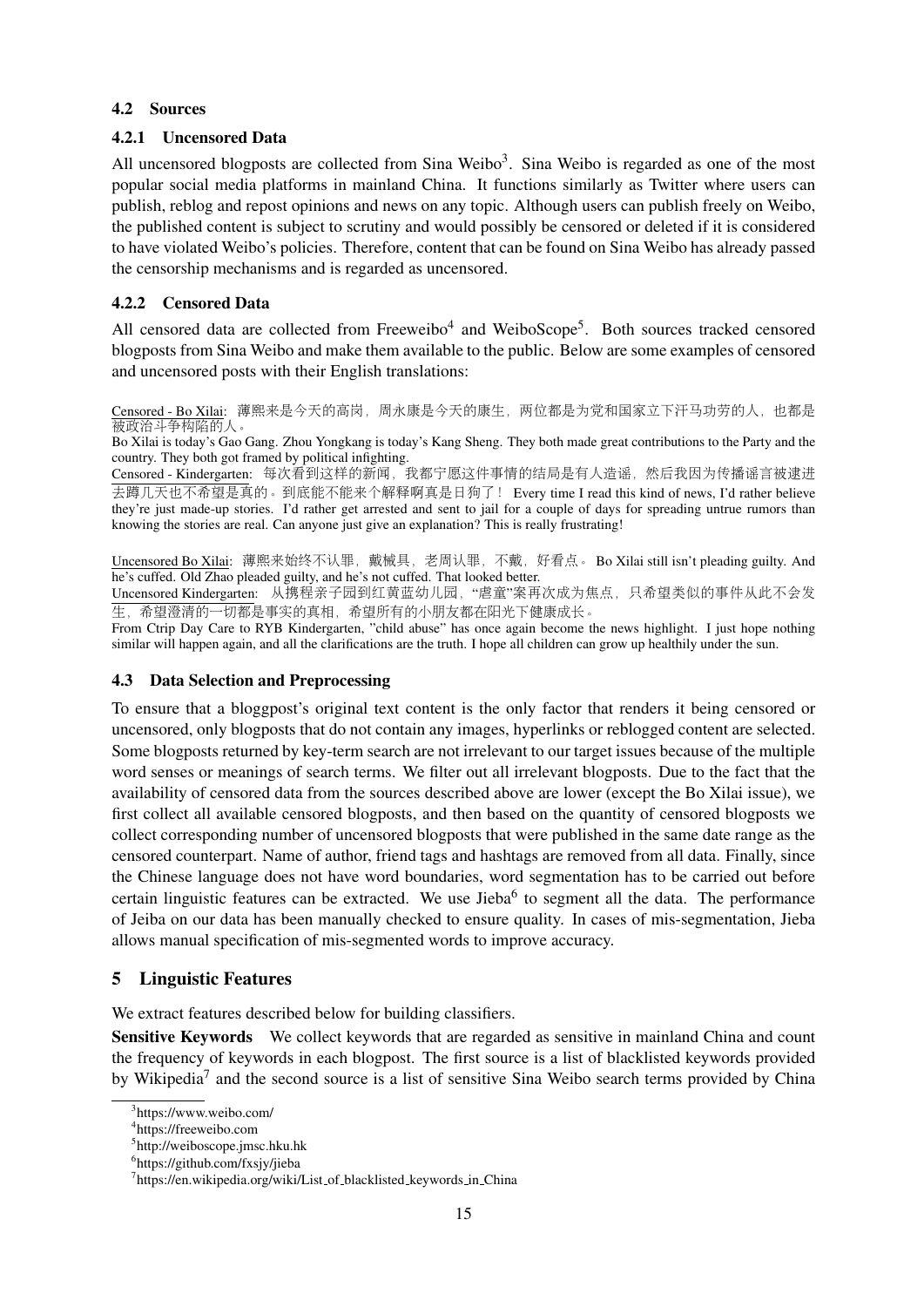Digital Times<sup>8</sup>. As accessibility of search results change from time to time, China Digital Times tests the "searchability" of each keyword and records the date of testing for reference. For each issue, we collect keywords that have been tested during the same time period as the published date of the blogposts.

Sentiment We use BaiduAI<sup>9</sup> to obtain a set of sentiment scores for each blogpost. While the sentiment analyzer of BaiduAI is not designed specifically for Weibo texts, it targets customer reviews and other "comment type" of texts. We find it suitable to apply on Weibo texts which share similar characteristics with those text types. The sentiment analyzer provides a positive sentiment percentage score and a negative sentiment percentage score for each post, which sum to 1.

LIWC The English Linguistic Inquiry and Word Count (LIWC) (Pennebaker et al., 2017; Pennebaker et al., 2015) is a program that analyzes text on a word-by-word basis, calculating percentage of words that match each language dimension. LIWC is built on dominant theories in psychology, business, and medicine and provides word categories representing the various types of words such as personal pronouns, verbs, tenses as well as many other linguistic and psychological categories. The Chinese LIWC dictionary is developed by Huang et al. (2012) based on the English LIWC dictionary. It is built by first translating from the English LIWC, and then further developed and modified to accommodate the linguistic differences between English and Chinese. We use the Chinese LIWC to extract the frequency of word categories. Altogether we extract 95 features from LIWC.

Word frequency (WordFreq) Inspired by Zheng (2005) on assessing readability of Chinese text, we calculate the average frequency of words in each Weibo post based on Aihanyu's CNCorpus of modern Chinese<sup>10</sup>. It is a corpus that consists of about 9.5 million Chinese words. Word frequency of the corpus provides a picture of how often a certain word is used in modern Chinese texts. The lower the frequency, the less commonly used a word is. For words that appear very rarely (less than 50 times in the corpus), we count their frequency as 0.0001%.

Character frequency (CharFreq) Besides word frequency, we also extract character frequency based on the character frequency list of modern Chinese compiled by Da  $(2004)^{11}$ . The idea is similar to word frequency – the lower the character frequency, the less commonly used a character is.

Semantic classes Zheng (2005) discusses the insufficiency of relying on word frequency alone to assess text readability. The semantics of words should also be taken into consideration. The Chinese Thesaurus 同义词词林 (developed by Mei (1984) and extended by HIT-SCIR<sup>12</sup>) divides words into 12 semantic classes (Human, Matter, Space and time, Abstract matter, Characteristics, Actions, Psychology, Human activities, States and phenomena, Relations, Auxiliary words, and Formulaic expressions). A word might belong to more than one semantic class. For example, the word  $\perp$  belongs to 7 classes: Space and time, Abstract matter, Characteristics, Actions, Human activities, State and phenomena, and Relations. The more semantic classes a word belongs to, the more semantic variety it has. The idea is that more semantic variety requires more mental processing to interpret such word in relation to its surrounding context, and hence contributes to a higher difficulty level of the text. We count the number of distinct semantic classes found in each post, normalize by dividing the number of words by the number of semantic classes.

Readability 1 Inspired by Zheng (2005)'s discussion on the effectiveness of determining text readability with the number of distinct semantic classes a sentence has, and the insufficiency of using word frequency or word count alone to decide readability, we combine the use of frequency and semantic classes to form a readability metric for our data. We take the mean of character frequency, word frequency and word count to semantic groups ratio as a score of text readability. For each individual component, a lower score means a lower readability (more difficult to read and understand). Therefore, the lower the mean of the 3 components, the lower readability a text has. While our metric has not been formally tested, its components overlap with that of Sung et al. (2015) on the word level and semantic level. Their

<sup>8</sup> https://chinadigitaltimes.net/china/sensitive-words-series/

<sup>&</sup>lt;sup>9</sup>https://ai.baidu.com

<sup>10</sup>http://www.aihanyu.org/cncorpus/index.aspx

<sup>11</sup>http://lingua.mtsu.edu/chinese-computing/statistics/

<sup>&</sup>lt;sup>12</sup>Harbin Institute of Technology Research Center for Social Computing and Information Retrieval.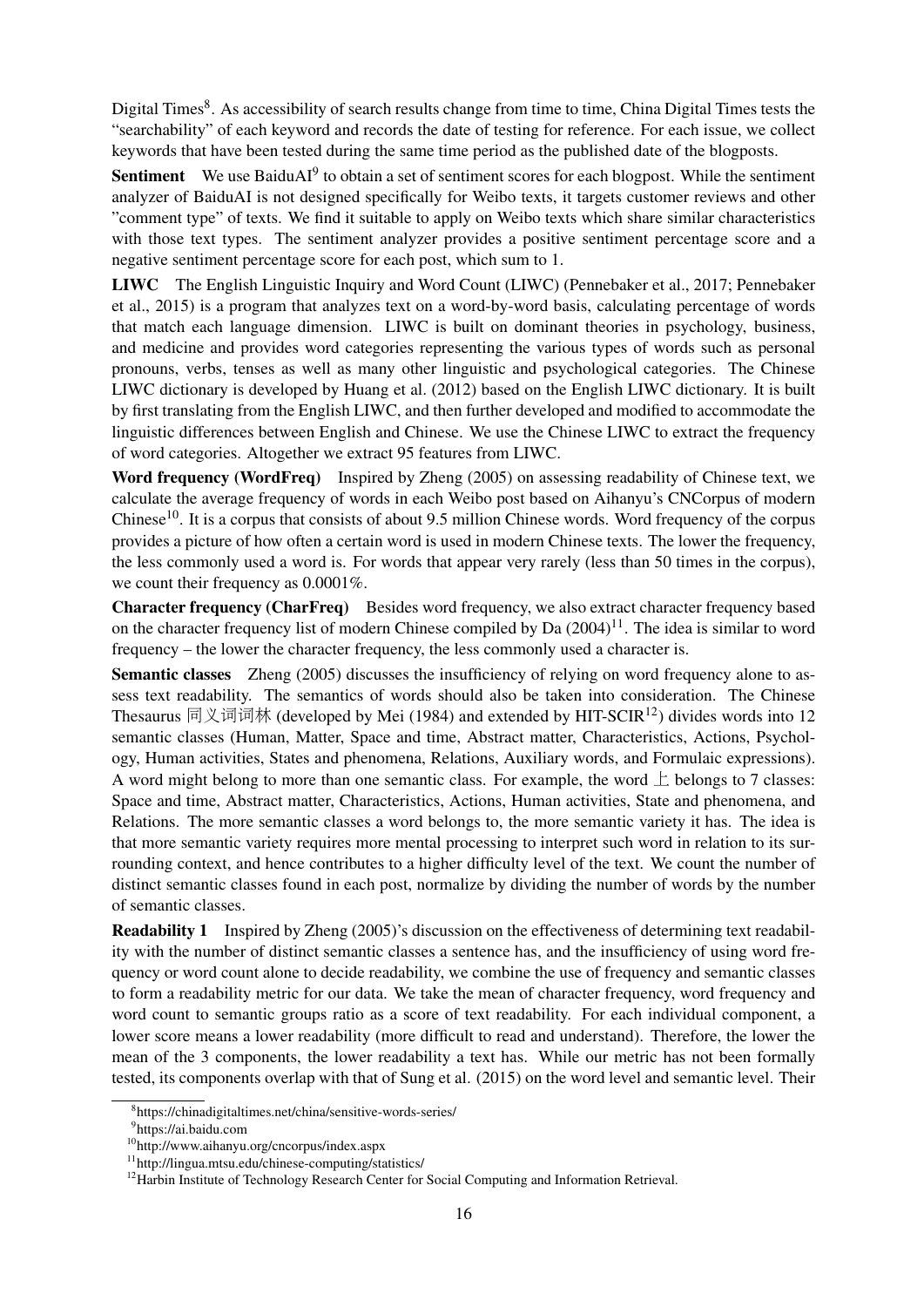readability metric has been tested and validated to measure the readability of Chinese written texts for native speakers.

Idioms The part-of-speech tagger provided by Jieba annotates idioms. Most Chinese idioms are phrases that consist of 4 characters. The idiom outputs are manually checked to ensure tagging accuracy. In total, 399 and 259 idioms are extracted from censored and uncensored blogposts respectively. We normalize the raw count of idioms by the number of words in the blogpost. To see whether the presence of idioms would potentially affect the readability of a text, we calculate the correlation coefficient between the readability score (see Section 5) and the number of idioms divided by word count. We find a negative correlation between the two, suggesting that the higher the number of idioms in a text, the lower its readability.

Readability 2 To further investigate how idioms might interact with the readability feature, we incorporate the inverse of normalized idioms into our readability metrics to create a second version of the readability score. Both versions are used as features for classification. In cases where the normalized idiom is 0, we re-scale it to 0.01.

Word embeddings and eigenfeatures We use distributed word representations (word embeddings) as features. We train word vectors using the word2vec tool (Mikolov et al., 2013a; Mikolov et al., 2013b) on  $300,000$  of the latest Chinese articles<sup>13</sup> provided by Wikipedia. We then remove stop-words from each blogpost in our censorship corpus. For each word in the blog post, we compute a 200 dimensional vector. Since the number of words associated with each blogpost is different, we compute the 200x200 covariance matrix for each document and determine the eigen decomposition of this matrix. The eigenvectors are the directions in which the data varies the most. We use the eigenvalues as features to represent our data. The last 40 eigenvalues capture about 85% of total variance and are therefore used as features.

### 6 Censorship: The Human Baseline

We carried out a crowdsourcing experiment on Amazon Mechanical Turk<sup>14</sup> on the Bo Xilai data. We present all blogposts one by one and ask participants to decide whether they think a post has been censored (Yes) or has not been censored (No) on Sina Weibo. To make sure the results are reliable, four control questions are included to test participants' knowledge on the Chinese language and the Bo Xilai incident (Please see Appendix 1). Only responses that correctly answer all four control questions are accepted and analyzed. The same experiment is also presented as a survey to five acquaintances of the author who are native Chinese speakers and are knowledgeable of the Bo Xilai incident and Internet censorship in mainland China. In total, we collect responses from 23 participants. Not all 23 participants answered all posts. Each post has been judged by four to eight different participants. The average accuracy of the human judges is 63.51% which serves as our human baseline. The interannotator agreement, however, is low (Cohen's kappa (Cohen, 1960)) is 0.07), which suggests that the task of deciding what blogpost has been censored is extremely difficult.

|                          | <b>Censored</b> |      |      | <b>Uncensored</b> |      |      |
|--------------------------|-----------------|------|------|-------------------|------|------|
| Acc                      | Pre             | Rec  | F1   | Pre               | Rec  | F1   |
| 0.65                     | 0.76            | 0.65 | 0.70 | 0.53              | 0.65 | 0.58 |
| 0.57                     | 0.69            | 0.57 | 0.62 | 0.43              | 0.57 | 0.50 |
| 0.64                     | 0.76            | 0.61 | 0.68 | 0.51              | 0.68 | 0.58 |
| 0.67                     | 0.74            | 0.74 | 0.74 | 0.56              | 0.56 | 0.56 |
| 0.70                     | 0.75            | 0.78 | 0.77 | 0.61              | 0.56 | 0.58 |
| 0.62                     | 0.63            | 0.92 | 0.75 | 0.44              | 0.11 | 0.17 |
| 0.68                     | 0.74            | 0.74 | 0.74 | 0.57              | 0.57 | 0.57 |
| 0.72                     |                 | 0.91 | 0.80 | 0.73              | 0.39 | 0.50 |
| 0.63                     |                 |      |      |                   |      |      |
| SMO ling. features (107) |                 |      |      |                   |      |      |

## 7 Machine Learning Classification

Table 2: Classification results for the Bo Xilai subcorpus.

<sup>13</sup>https://dumps.wikimedia.org/zhwiki/latest/

<sup>14</sup>https://www.mturk.com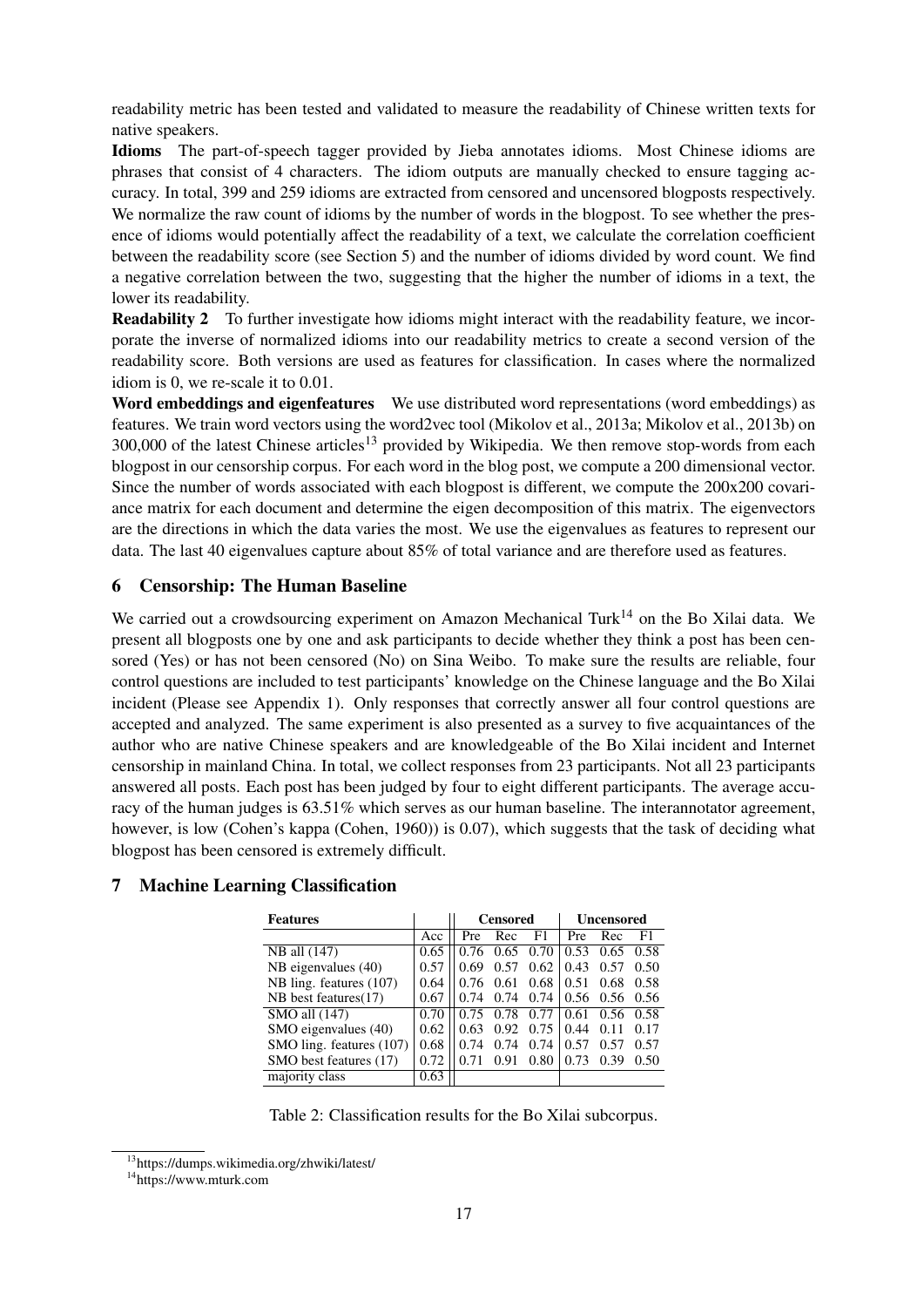| <b>Features</b>          |      | <b>Censored</b> |      |      | Uncensored |      |      |
|--------------------------|------|-----------------|------|------|------------|------|------|
|                          | Acc  | Pre             | Rec  | F1   | Pre        | Rec  | F1   |
| NB all (147)             | 0.63 | 0.49            | 0.64 | 0.55 | 0.75       | 0.62 | 0.68 |
| NB eigenvalues (40)      | 0.58 | 0.45            | 0.72 | 0.55 | 0.76       | 0.50 | 0.60 |
| NB ling. features (107)  | 0.64 | 0.50            | 0.59 | 0.54 | 0.74       | 0.67 | 0.70 |
| NB best features (9)     | 0.72 | 0.64            | 0.53 | 0.58 | 0.76       | 0.83 | 0.72 |
| SMO all (147)            | 0.63 | 0.47            | 0.34 | 0.40 | 0.68       | 0.79 | 0.73 |
| SMO eigenvalues (40)     | 0.63 | 0.00            | 0.00 | 0.00 | 0.64       | 0.99 | 0.78 |
| SMO ling. features (107) | 0.65 | 0.53            | 0.36 | 0.43 | 0.69       | 0.82 | 0.75 |
| SMO best features (9)    | 0.70 | 0.91            | 0.19 | 0.31 | 0.68       | 0.99 | 0.81 |
| majority class           | 0.64 |                 |      |      |            |      |      |

Table 3: Classification results for the Kindergarten Abuse subcorpus.

| <b>Features</b>          |      | <b>Censored</b> |      | <b>Uncensored</b> |      |      |      |
|--------------------------|------|-----------------|------|-------------------|------|------|------|
|                          | Acc  | Pre             | Rec  | F1                | Pre  | Rec  | F1.  |
| NB all (147)             | 0.66 | 0.60            | 0.76 | 0.67              | 0.74 | 0.57 | 0.64 |
| NB eigenvalues $(40)$    | 0.62 | 0.57            | 0.68 | 0.62              | 0.68 | 0.57 | 0.62 |
| NB ling. features (107)  | 0.69 | 0.63            | 0.78 | 0.70              | 0.77 | 0.61 | 0.68 |
| NB best features(69)     | 0.67 | 0.62            | 0.74 | 0.67              | 0.74 | 0.61 | 0.67 |
| SMO all (147)            | 0.71 | 0.70            | 0.66 | 0.68              | 0.73 | 0.76 | 0.74 |
| SMO eigenvalues (40)     | 0.60 | 0.56            | 0.63 | 0.59              | 0.65 | 0.58 | 0.61 |
| SMO ling. features (107) | 0.72 | 0.70            | 0.68 | 0.69              | 0.74 | 0.75 | 0.75 |
| SMO best features (69)   | 0.71 | 0.69            | 0.68 | 0.68              | 0.73 | 0.74 | 0.73 |
| majority class           | 0.54 |                 |      |                   |      |      |      |

Table 4: Classification results for the Pollution & Food Safety subcorpus.

#### 7.1 Naive Bayes and Support Vector Machine

We extract 107 linguistic features described above and 40 eigenvalues (as they capture around 85% of total variance, see section 5) for each blogpost. The 107 linguistic features for each blogpost are first standardized as a z-score (the standard score) before proceeding to classification. Then, for each of the 4 sub-corpora, we build a standard Naive Bayes (John and Langley, 1995) classifier and a linear Support Vector Machine (SVM with SMO) (Platt, 1998) classifier (both with 10-fold cross-validation) using separately the eigenvalues only, the linguistic features only, and the combination of both (denoted as *all*) (see Tables 2–5).

#### 7.2 Best Features

We use the standard Information Gain (IG) feature selection algorithm (Peng et al., 2005) with 10-fold cross-validation to get the features that provide the most information gain with respect to class for each sub-corpus. Tables 2–5) summarize our experiments. While the best features for each sub-corpus are different, *Readability 1* (the one that does not include the idiom count) and *Word Count (WC)* appear in all 4 sets of best features. We then use the Readability 1 feature as the *only* feature to get classification results. Surprisingly, the Readability 1 feature alone achieves comparable classification accuracies as using all features we extract – 0.65, 0.65, 0.66, 0.54 respectively on the Bo Xilai, Kindergarten Abuse, Pollution & Food Safety, and Internet Censorship & Propaganda sub-corpus.

#### 7.2.1 Readability and Word Count

The average readability score of all uncensored blogposts is higher than that of censored, i.e., uncensored blogposts on average are less difficult to read and understand. The average word count of all uncensored blogposts is higher than that of censored (i.e. uncensored blogposts on average are longer). The higher readability score of uncensored blogposts goes along with our hypothesis that uncensored blogposts tend to be easier to read. The higher readability score of uncensored blogposts also suggests that censored content could be semantically less straightforward and/or use more uncommon words. As microbloggers are aware of the possibility of censorship when discussing sensitive topics, various linguistic techniques might have been adopted such as satire as suggested by Lee (2016) and homophones as suggested by Hiruncharoenvate et. al (2015). Text readability decreases as microbloggers try to evade censorship. It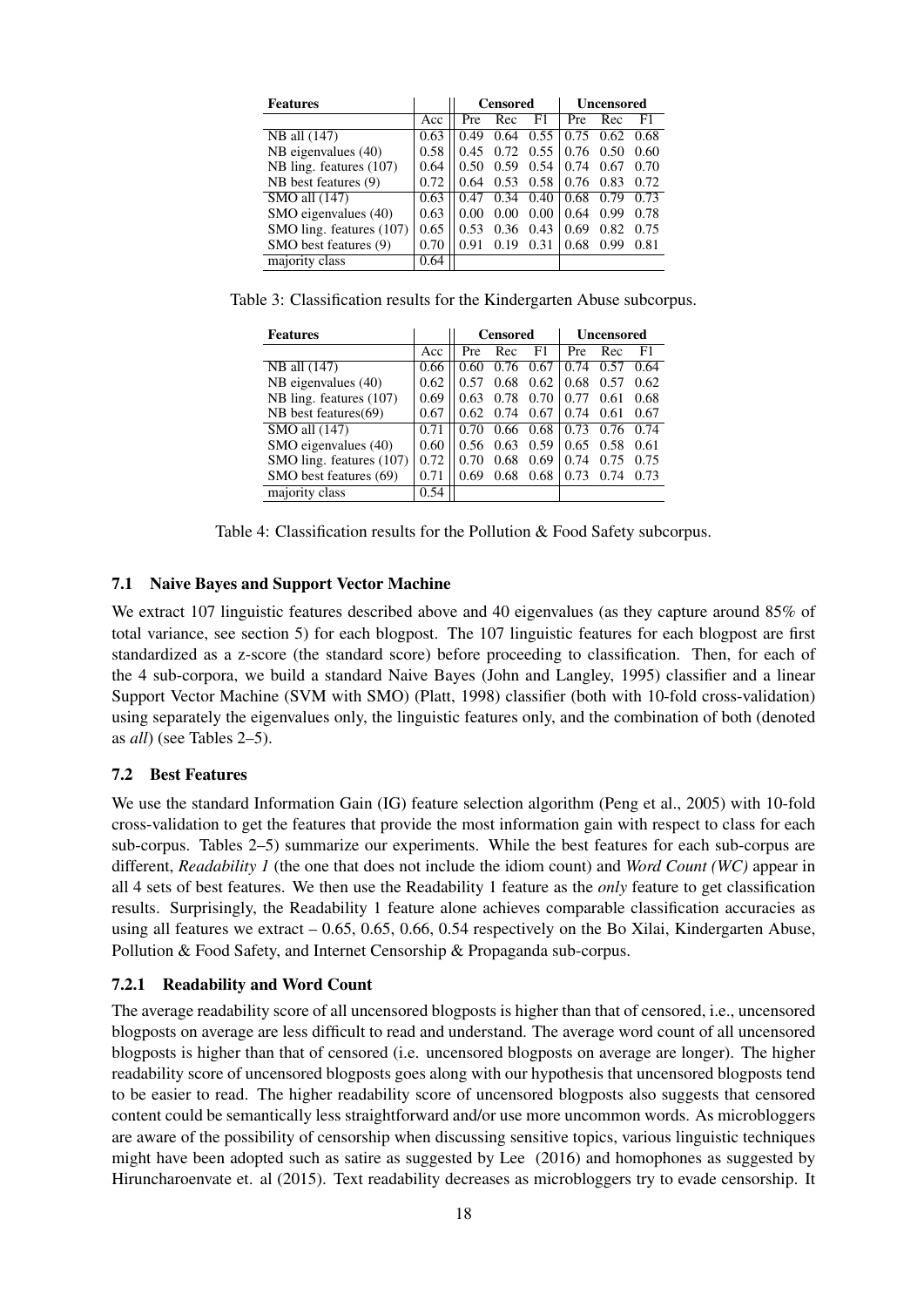| <b>Features</b>                     |      | <b>Censored</b> |          |      | Uncensored |      |      |
|-------------------------------------|------|-----------------|----------|------|------------|------|------|
|                                     | Acc  | Pre             | Rec      | F1   | Pre        | Rec  | F1   |
| NB all (147)                        | 0.66 | 0.60            | 0.76     | 0.67 | 0.74       | 0.57 | 0.64 |
| NB eigenvalues (40)                 | 0.55 | 0.52            | 0.65     | 0.58 | 0.60       | 0.47 | 0.52 |
| NB ling. features (107)             | 0.64 | 0.62            | 0.62     | 0.62 | 0.66       | 0.66 | 0.66 |
| NB best features (33)               | 0.65 | 0.65            | 0.59     | 0.62 | 0.66       | 0.71 | 0.68 |
| $\overline{\text{SMO}}$ all $(147)$ | 0.66 | 0.63            | $0.65 -$ | 0.64 | 0.68       | 0.67 | 0.67 |
| SMO eigenvalues (40)                | 0.56 | 0.55            | 0.40     | 0.46 | 0.57       | 0.70 | 0.63 |
| SMO ling. features (107)            | 0.63 | 0.61            | 0.61     | 0.61 | 0.65       | 0.66 | 0.65 |
| SMO best features (33)              | 0.67 | 0.64            | 0.66     | 0.65 | 0.67       | 0.67 | 0.67 |
| majority class                      | 0.53 |                 |          |      |            |      |      |

Table 5: Classification results for the Internet & Propaganda subcorpus.

| <b>Features</b>                                                                    |      | Censored                                  |  |                      | Uncensored |  |      |
|------------------------------------------------------------------------------------|------|-------------------------------------------|--|----------------------|------------|--|------|
|                                                                                    | Acc  |                                           |  | Pre Rec $F1$ Pre Rec |            |  | - F1 |
| SMO (All features $(148)$ ) $\vert 0.64 \vert \vert 0.63$ 0.58 0.60 0.65 0.69 0.67 |      |                                           |  |                      |            |  |      |
| readability $1(1)$                                                                 |      | $0.51$    0.43 0.11 0.17   0.52 0.88 0.65 |  |                      |            |  |      |
| readability 2 (1)                                                                  |      | $0.53$   0.46 0.02 0.04 0.53 0.98 0.69    |  |                      |            |  |      |
| best features (82)                                                                 | 0.66 |                                           |  |                      |            |  |      |
| <b>Majority Class</b>                                                              | 0.53 |                                           |  |                      |            |  |      |

Table 6: Linear SVM Classification results for the censorship corpus. All sub-corpora combined together.

is interesting to note that we do include each component of our readability metric (character frequency, word frequency and word count to semantic groups ratio) as an individual feature for the classifiers but they do not top the best features.

While the length of a text alone does not directly indicate readability, there might be implications when a longer blogpost is posted on a social media or microblog platform, where short texts are the norm.While a longer blogpost does not guarantee readership, it might invite more attention when users are browsing among other relatively short texts. One of the explanations why long and easy to read blogposts are deliberately left untouched by the censors is that these posts are expected to impact the readers' opinions as is predicted by Schwarz et al. (2008) who claim that easier materials are more influential to readers.

#### 8 Discussion

To get a better understanding of the language differences between censored and uncensored text and what words are associated with what class, we subtract the average percentage of words in each feature from the best feature set in the censored posts from their corresponding uncensored values. A positive result indicates an association between a feature and the uncensored class, whereas a negative result indicates an association between a feature and the censored class. We find that the use of third person plural pronoun ('they'), swear words ('fuck', 'damn', 'shit' etc.), and words that express anger ('hate', 'annoyed', 'kill' etc.) and certainty ('always', 'never' etc.) are more associated with censored blogposts across all 4 sub-corpora, whereas interrogatives ('how', 'when', 'what' etc.), the Internet slang ('lol', 'plz', 'thx' etc.), and words that talk about the present ('today', 'now' etc.), sadness ('crying', 'grief' etc.) and vision ('view', 'see' etc.) are more associated with the uncensored blogposts for all 4 sub-corpora. This suggests that blogposts that express opinions in a furious, cursing manner and with certainty might be more susceptible to censorship, while blogposts that are more casual and appealing (the heavier use of Internet Slangs), more focused on discussing or querying the current state of matter (interrogatives, present words, and vision words), or describe negative emotion in a less intimidating way are tend to left uncensored. In a sense, by not blocking this type of posts, the censors provide an outlet for the bloggers to express their criticism and negative emotions without growing angry, since anger might lead to action.

While we do not explicitly experiment on collective action potential (CAP) proposed by King et al. (2013), some of our findings show characteristics common with CAP – social engagement. According to Pennebaker et al. (2015), "third person pronouns are, by definition, markers to suggest that the speaker is socially engaged or aware." Generally, the features typical of censored content convey social engagement, confidence and anger, and involve fewer words that refer to senses, but more words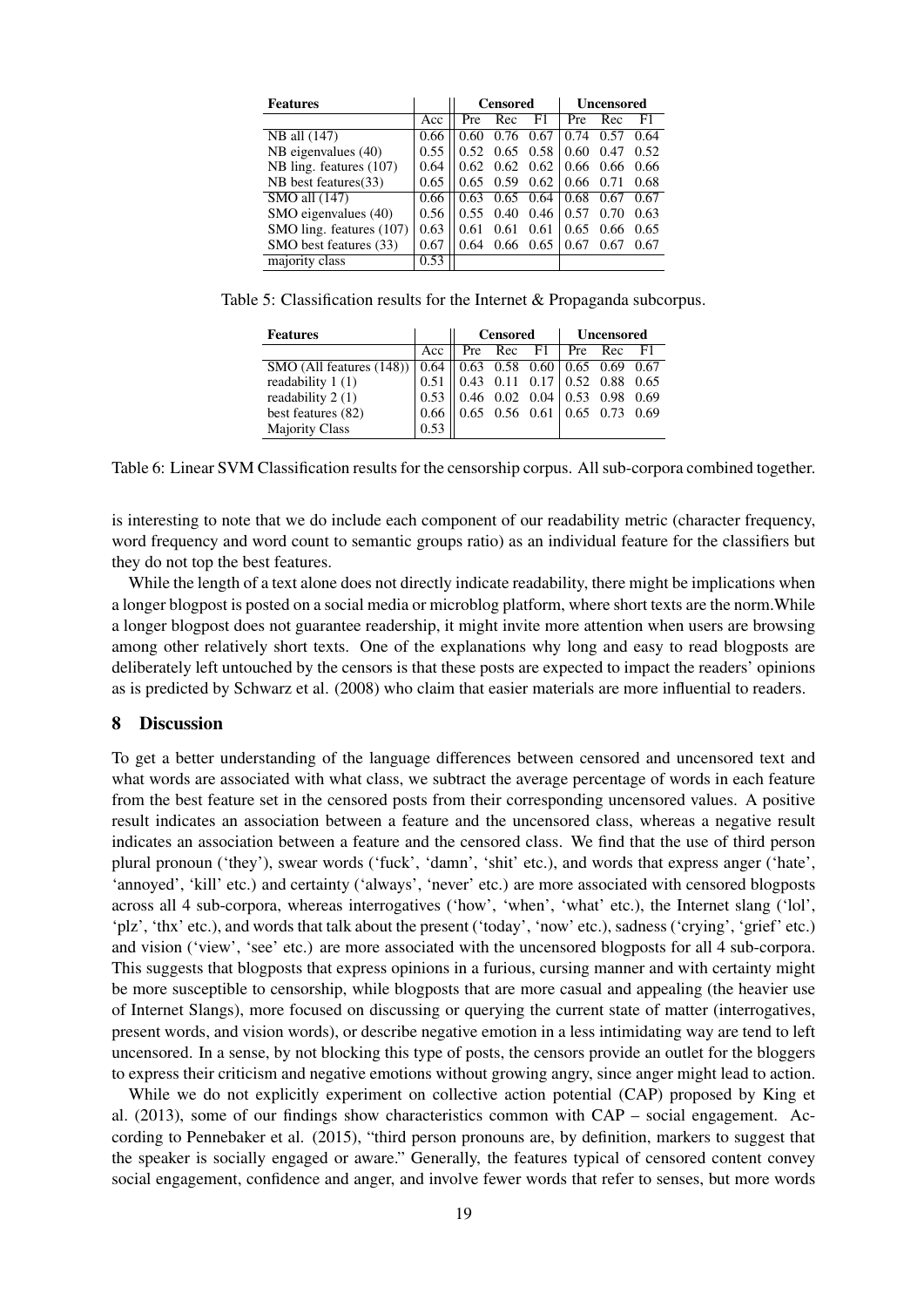that describe cognitive processes. This finding also goes along with our hypothesis that censored and uncensored texts each has their own unique linguistic characteristics.

Although incorporating idioms in the readability metrics does not improve the performance of the models on the merged corpus, we noticed a slight improvement in the performance of the classifier on the Pollution & Environment and the Internet Censorship sub-corpora. The normalized idiom count are selected as one of the best features for these two datasets. It is worth noting that 39% and 22% of censored and uncensored blogposts respectively contain idioms overall, and that idioms are negatively correlated with the Readability 1 score. For the Pollution & Environment and the Internet Censorship sub-corpora, the differences in the usage of idioms between the censored and uncensored classes are more prominent. It is yet to be investigated in what other ways idioms might contribute to the prediction of censorship and how to incorporate them into the model.

## 9 Limitations

Since we compare censored and uncensored data that share the same keyword(s) in their textual content, and due to the fact that the SinaWeibo does not allow more than 200 results to be returned from their keyword search API, our data is collected manually and therefore the quantity is not large. Also, our censored data source does not necessarily track the publishing history of every single SinaWeibo user. Our goal is to further improve the representativeness of our data in future work. Although Bamman et al. (2012) has shown the geographical differences in censorship rate of blogposts, our concern is on textual content only. It is possible that some fine-grained linguistic differences might exist in censored data due to geographical differences. However, this is left for future work to gauge such patterns, if they exist.

## 10 Conclusion

We described a pilot study in which we built a model to classify censored and uncensored social media posts from mainland China. We deliberately did not use topics as classification features because some censorable topics vary throughout time and across countries, but linguistic fingerprints should not. Our goal is to explore whether linguistic features could be effective in discriminating between censored and uncensored content. We have found such features that characterize the two categories and built classifiers that achieve promising results. The focus of this study is on censorship in mainland China. However, there are many other regions around the world that exercise Internet censorship. It is important to verify if the features we identified hold cross-linguistically.

## Acknowledgements

We thank the anonymous reviewers for their careful reading of this article and their many insightful comments and suggestions. This work is supported by the National Science Foundation under Grant No.: 1704113, Division of Computer and Networked Systems, Secure & Trustworthy Cyberspace (SaTC).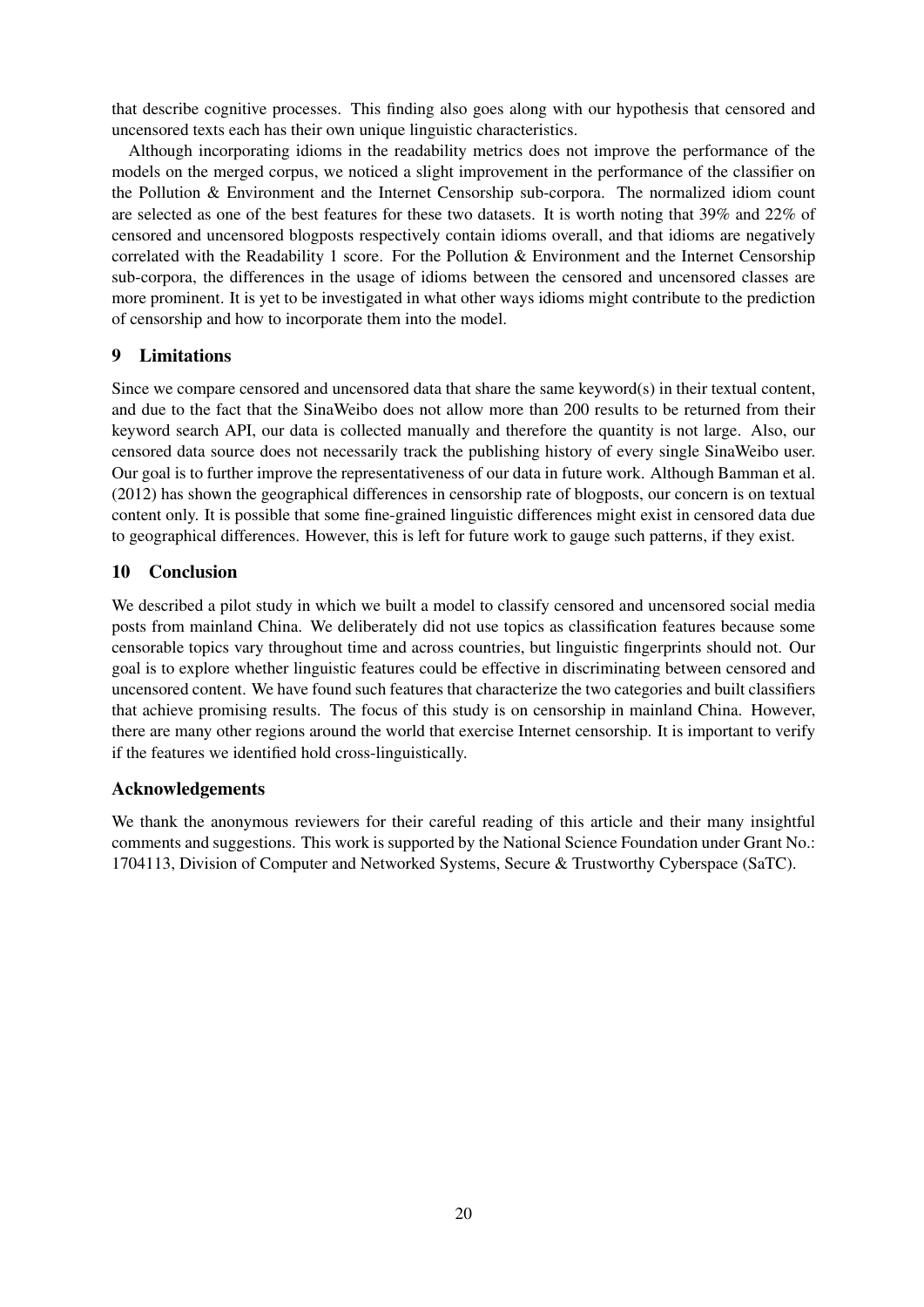#### References

- David Bamman, Brendan O'Connor, and Noah A. Smith. 2012. Censorship and deletion practices in chinese social media. *First Monday*, 17(3).
- Jacob Cohen. 1960. A Coefficient of Agreement for Nominal Scales. *Education and Psychological Measurement*,  $(20):37-46.$
- Jun Da. 2004. Title: A corpus-based study of character and bigram frequencies in chinese e-texts and its implications for chinese language instruction. In Pu Zhang, Xie Tianwei, and Juan Xu, editors, *The studies on the theory and methodology of the digitalized Chinese teaching to foreigners: Proceedings of the Fourth International Conference on New Technologies in Teaching and Learning Chinese.*, pages 501–511. Beijing: Tsinghua University Press.
- Chaya Hiruncharoenvate, Zhiyuan Lin, and Eric Gilbert. 2015. Algorithmically bypassing censorship on sina weibo with nondeterministic homophone substitutions. In *Ninth International AAAI Conference on Web and Social Media*.
- Chin-Lan Huang, Cindy Chung, Natalie K. Hui, Yi-Cheng Lin, Yi-Tai Seih, Ben C.P. Lam, Wei-Chuan Chen, Michael Bond, and James H. Pennebaker. 2012. The development of the chinese linguistic inquiry and word count dictionary. *Chinese Journal of Psychology*, 54(2):185–201.
- ijā jū Méi. 1984. *The Chinese Thesaurus*.
- George H. John and Pat Langley. 1995. Estimating continuous distributions in bayesian classifiers. In *Eleventh Conference on Uncertainty in Artificial Intelligence*, pages 338–345, San Mateo. Morgan Kaufmann.
- S. Katti, D. Katabi, and K. Puchala. 2005. Slicing the onion: Anonymous routing without pki. Technical report, MIT CSAIL Technical Report 1000.
- Gary King, Jennifer Pan, and Margaret E Roberts. 2013. How censorship in china allows government criticism but silences collective expression. *American Political Science Review*, 107(2):1–18, May.
- J. Knockel, M. Crete-Nishihata, J.Q. Ng, A. Senft, and J.R. Crandall. 2015. Every rose has its thorn: Censorship and surveillance on social video platforms in china. In *Proceedings of the 5th USENIX Workshop on Free and Open Communications on the Internet.*
- Christopher S. Leberknight, Mung Chiang, and Felix Ming Fai Wong. 2012. A taxonomy of censors and anticensors: Part i-impacts of internet censorship. *International Journal of E-Politics (IJEP)*, 3(2).
- S. Lee. 2016. Surviving online censorship in china: Three satirical tactics and their impact. *China Quarterly*.
- D. Levin, Y. Lee, L.Valenta, Z. Li amd V. Lai, C. Lumezanu, N. Spring, and B. Bhattacharjee. 2015. Alibi routing. In *Proceedings of the 2015 ACM Conference on Special Interest Group on Data Communication.*
- Stephan Lewandowsky, Ullrich K. H. Ecker, Colleen M. Seifert orbert Schwarz, and John Cook. 2012. Misinformation and its correction continued influence and successful debiasing. *Psychological Science in the Public Interest*, 13(3):106–131.
- Richard McPherson, Reza Shokri, and Vitaly Shmatikov. 2016. Defeating image obfuscation with deep learning. arXiv preprint arXiv:1609.00408.
- Tomas Mikolov, Kai Chen, Greg Corrado, and Jeffrey Dean. 2013a. Efficient estimation of word representations in vector space. In *Proceedings of Workshop at ICLR*.
- Tomas Mikolov, Ilya Sutskever, Kai Chen, Greg Corrado, and Jeffrey Dean. 2013b. Distributed representations of words and phrases and their compositionality. In *Proceedings of NIPS*.
- H. Peng, F. Long, and C. Ding. 2005. Feature selection based on mutual information criteria of maxdependency, max-relevance, and min-redundancy. *EEE Transactions Pattern Analysis and Machine Intelligence*, 27(8):1226–1238.
- James W. Pennebaker, Ryan L. Boyd, Kayla Jordan, and Kate Blackburn. 2015. The development and psychometric the development of psychometric properties of liwc. Technical report, University of Texas at Austin.
- James W. Pennebaker, Roger Booth, and M.E. Francis, 2017. *Linguistic Inquiry and Word Count (LIWC2007)*.